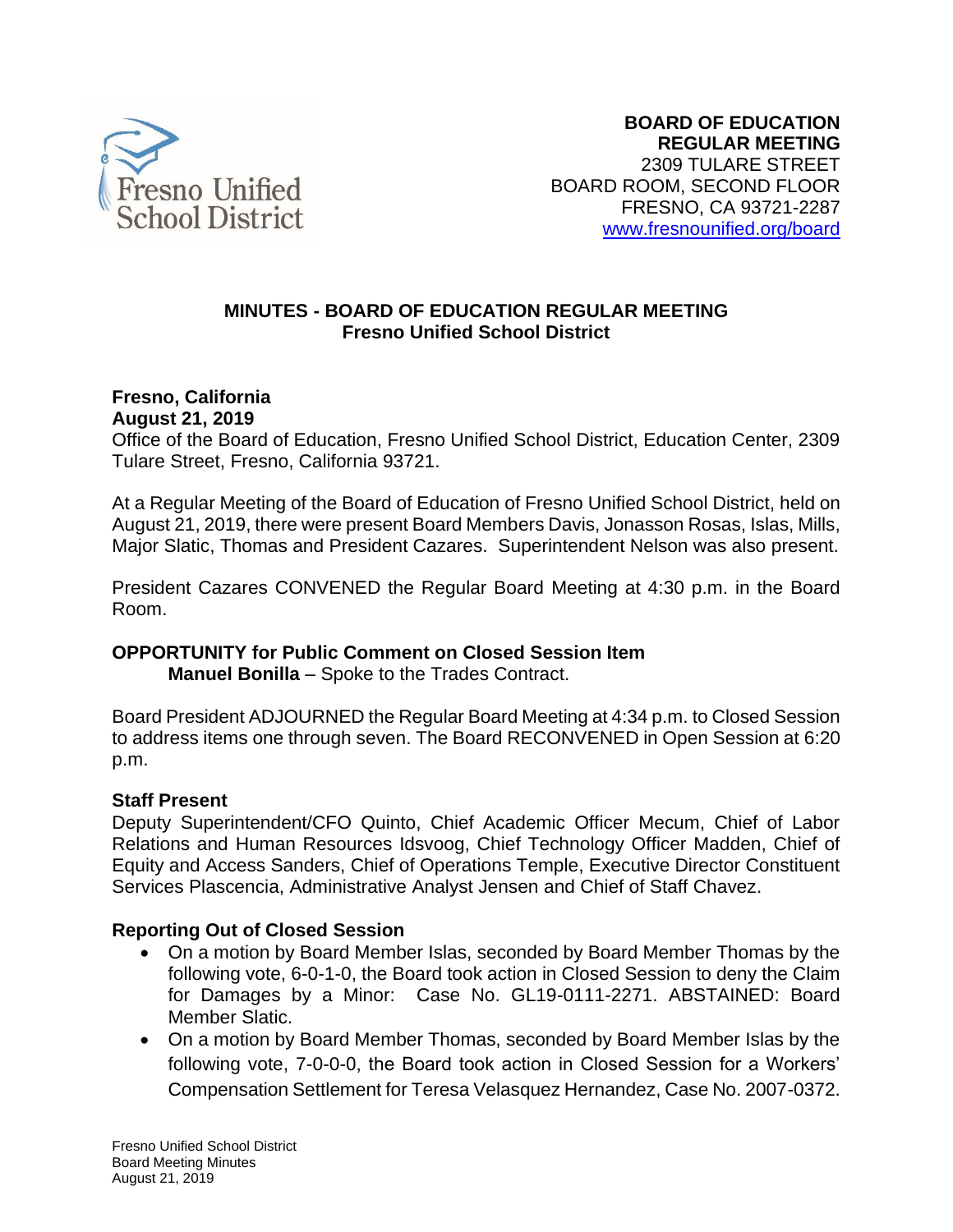• On a motion by Board Member Davis, seconded by Board Member Slatic by the following vote, 7-0-0-0, the Board took action in Closed Session to promote Don Soyinthisane to Director, Information Technology.

# **PLEDGE OF ALLEGIANCE**

Campus Culture Directors for the 2019/20 school year led the Pledge of Allegiance.

## **HEAR Report from Superintendent**

- Highlighted August 12 marked the start of school year for more than 74,000 students. Superintendent visited sites and thanked the entire Fresno Unified family for all they did to ensure students and staff had all they needed for a successful first week. From school staff, to operations and safety, to transportation and food services, to the countless departments that play pivotal roles to ensure we have the staff hired, trained and ready to serve and support our students the second they enter gates on day one.
- Shared last week we had an incident involving a social media threat that has forever changed the trajectory of one of our Fresno Unified students. A student took a picture of a gun rack at a local Walmart and posted it with a threatening comment on Snapchat. The student was tracked by law enforcement through their phone. While the threat was not credible, the student was arrested for posting a terrorist threat. Superintendent emphasized how important it is for our youth to understand the dire consequences associated with making threatening or derogatory comments on social media. Beginning next week, you are going to begin seeing a series of community messages around the subject of responsible social media use as we continue to reinforce these dangers with our youth and greater community.
- Superintendent thanked the countless community organizations that once again provided back to school supplies and backpacks for our students in need. One of them was Cornerstone Community Care Project, which donated 4,400 backpacks to 22 Fresno Unified schools in addition to providing eight bikes throughout the school year to serve as incentives to supporting attendance and academic success. Acts of kindness such as these, remind us how generous our community is. Thank you to Cornerstone and the many organizations that support Fresno Unified and our students.
- Shared at the same time we were busy welcoming students back to school, thousands of our recent graduates are beginning to head off to college, starting the next phase of their academic journey. While some students choose to stay home, many are venturing out of town for the very first time. It is a huge step for our young adults and would not have been possible for many students with the love and support they received from teachers and staff here within Fresno Unified. Here is a video of our recent Fresno Unified graduate Eduardo Casarubias as he begins his next big journey.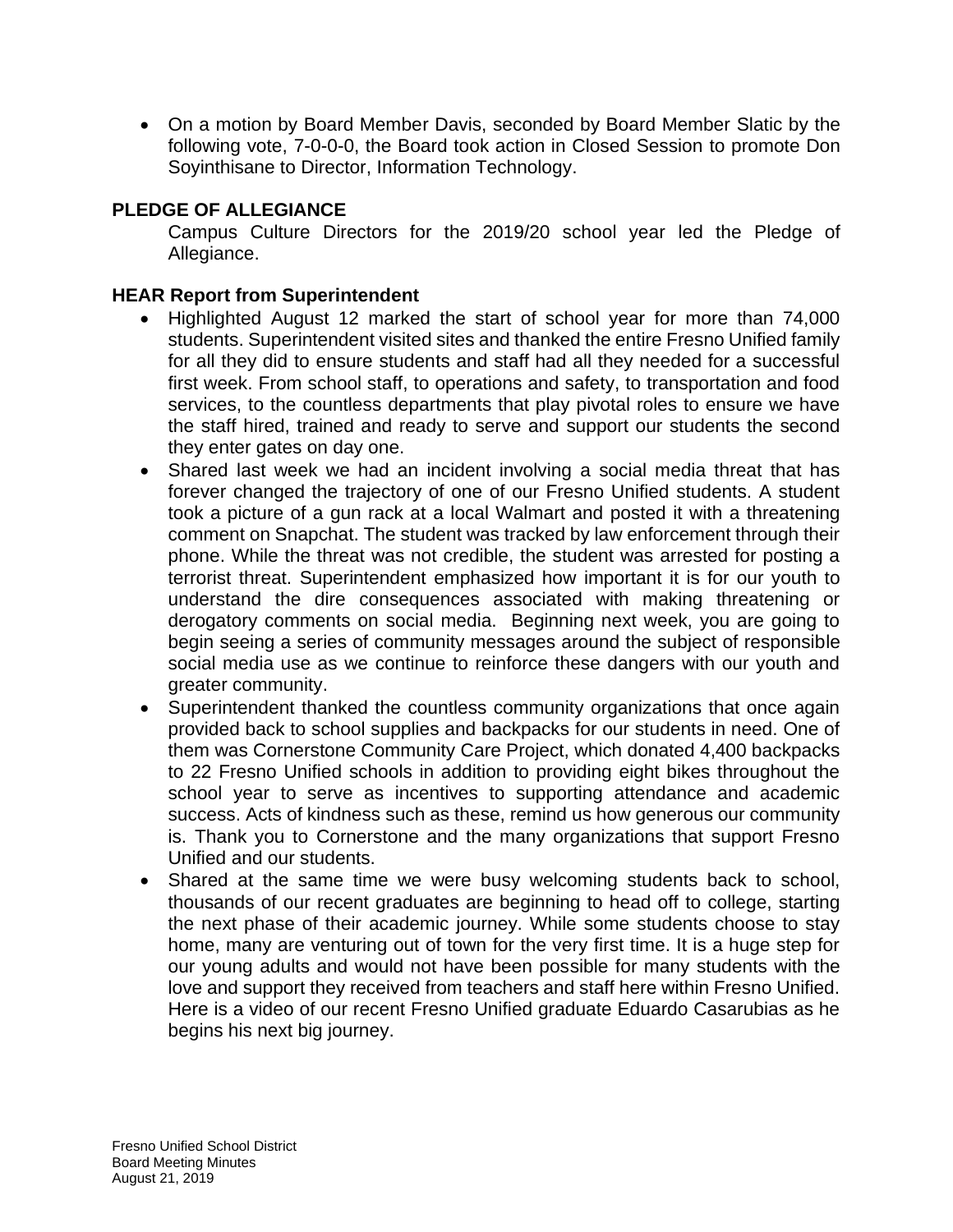#### **OPPORTUNITY for Public Comment on Consent Agenda Items**

**Andrew Fabela** – Spoke regarding the need for qualified/credentialed teachers and substitute teachers; and the need for classrooms to be equipped appropriately for the course taught in the room.

On a motion by Member Mills, seconded by Member Davis, the consent agenda was approved, exclusive of agenda items A-7 and A-13, which were pulled for further discussion, on a roll call vote of 7-0-0-0 as follows: AYES: Board Members: Davis, Islas, Jonasson Rosas, Mills, Major Slatic, Thomas and Board President Cazares.

# **A. CONSENT AGENDA**

# **A-1, APPROVE Personnel List**

APPROVED as recommended, the Board binders is the Personnel List, Appendix A, as submitted.

## **A-2, ADOPT Findings of Facts and Recommendations of District Administrative Board**

**ADOPTED as recommended,** the Findings of Fact and Recommendations of District Administrative Panels resulting from hearings on expulsion and readmittance cases conducted during the period since the August 07, 2019 Regular Board meeting.

#### **A-3, APPROVE Minutes from Prior Meeting APPROVED as recommended,** the draft minutes for the August 07, 2019 Regular Board Meeting.

# **A-4, APPROVE 2019/20 Spring Release Consolidated Application to the California Department of Education**

The Consolidated Application (Con App) is the tool used by the California Department of Education (CDE) to distribute funds from federal programs to school districts across California. The funds received from this application enable the district to serve students through activities described in each School Plan for Student Achievement (SPSA) and in the district's Local Control and Accountability Plan (LCAP). A copy of the completed Con App is available in the Board Office for review.

# **A-5, DENY Claim GL18-0813-1280**

Included in the Board binders is a Claim for Damages by a Minor, case GL18- 0813-1280. The Superintendent recommends the Claim be denied, and the matter referred to the district's Executive Director of Benefits and Risk Management for further handling.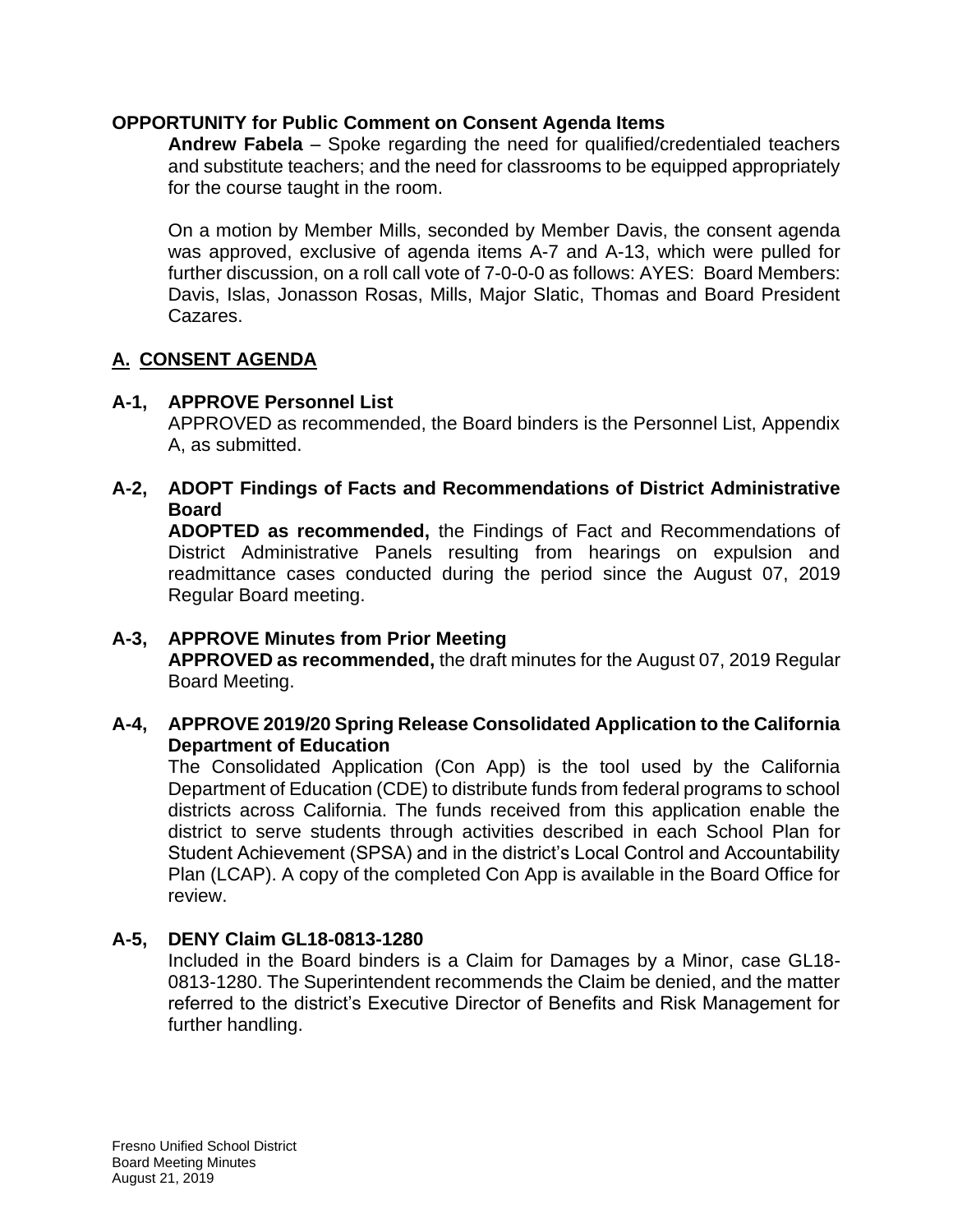### **A-6, DENY Claim GL19-0204-2457**

Included in the Board binders is a Claim for Damages by a Minor, case GL19- 0204-2457. The Superintendent recommends the Claim be denied, and the matter referred to the district's Executive Director of Benefits and Risk Management for further handling.

## **A-7, RATIFY Agreement with Curriculum Associates, LLC**

Ratification is requested for a service agreement with Curriculum Associates to provide the following: the foundational aligned assessment system's i-Ready diagnostic for grades K through 12, online learning platform, standards mastery assessment tool, instructional lessons, and comprehensive professional development for teachers and leaders across Fresno Unified School District.

Board Member Thomas moved for approval, seconded by Member Islas, which carried a 7-0-0-0 vote as follows: AYES: Board Members: Davis, Islas, Jonasson Rosas, Mills, Major Slatic, Thomas and Board President Cazares.

### **A-8, RATIFY Agreement with Fresno County Early Stars Program**

Fresno County Early Stars Program is granting Fresno Unified School District Early Learning Department \$100,000 in a service agreement for the entire project period of July 1, 2019 through June 30, 2021. These funds are provided by the Fresno County Superintendent of Schools Early Stars Program to support quality improvement on the local Early Stars indicators.

#### **A-9, RATIFY Change Order for the Project Listed Below**

Included in the Board binders is information on a Change Order for the following project: Bid 19-20 Section B, HVAC Multipurpose Rooms Improvements for Viking and Vinland Elementary Schools, Change Order(s) presented for ratification: \$6,724.

#### **A-10, RATIFY Grant Application to the 2019 Project Prevent Grants Program**

Ratification is requested for a grant application to the U.S. Department of Education for the 2019 Project Prevent grants program. Through collaboration with the Resiliency Center, Project Prevent provides Fresno Unified the opportunity to expand mental health services to students and families that have been exposed to and impacted by severe violence and trauma. Grant funds will support services for students at Anthony; Burroughs; Del Mar; King; Lane; Muir; and Rowell.

# **A-11, RATIFY Grant Application to the U.S. Department of Education School Climate Transformation Grant Program**

Fresno Unified is seeking funding to implement a School Climate Transformation grant project to improve, enhance, and expand the current implementation of the districtwide multi-tiered system of support framework. Grant funding will support additional social-emotional personnel and technical assistance.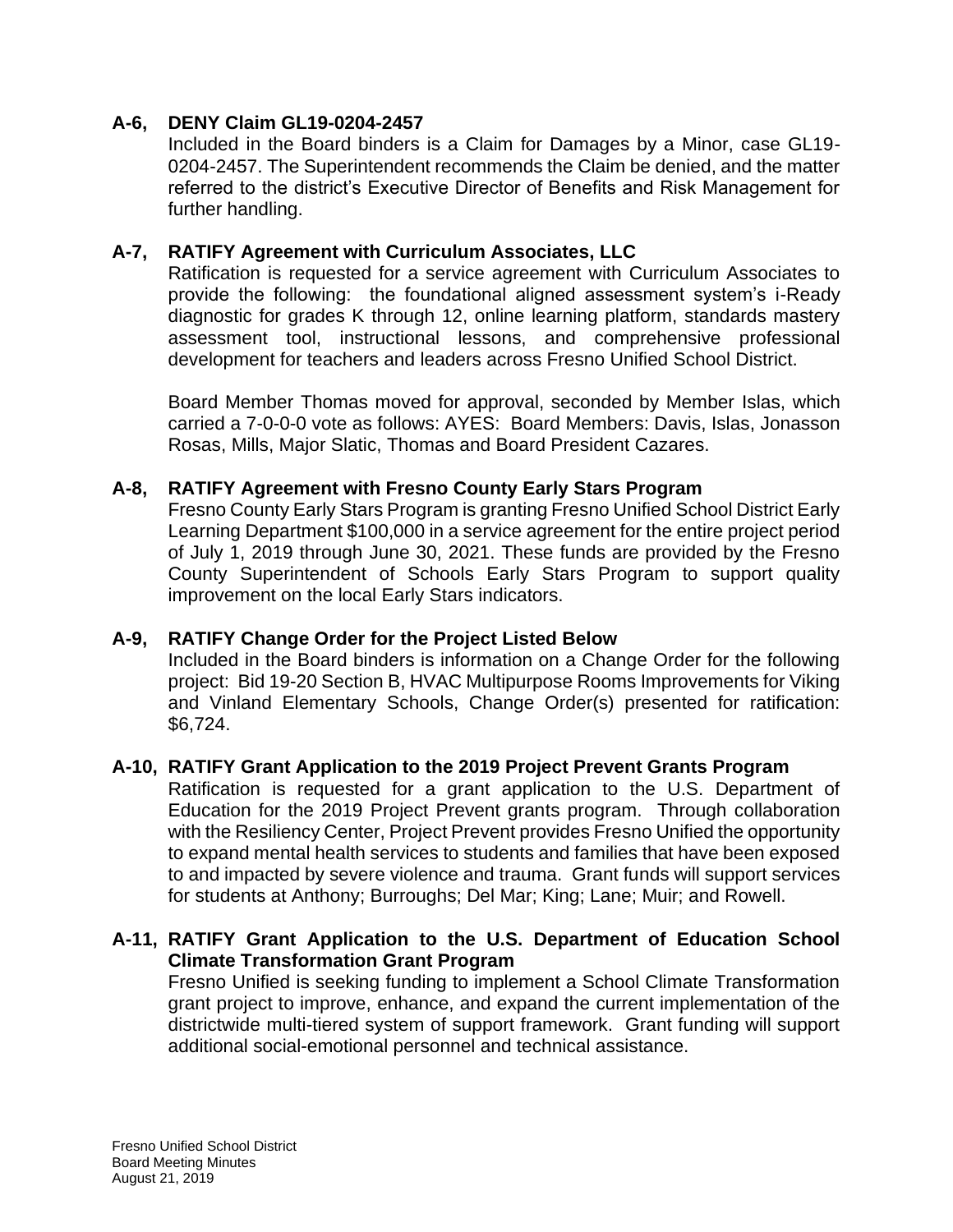## **A-12, RATIFY Purchase Orders from May 1, 2019 through May 31, 2019 – Primary Report**

Included in the Board binders is information on purchase orders issued from May 1, 2019 through May 31, 2019. Two agenda items are presented to ratify purchase orders. The first item includes the Primary Report with all purchase orders issued during the reported dates with the exception of those that may present a potential conflict of interest for an individual Board member. All remaining purchase orders are in the Supplemental Report and presented as a second agenda item.

# **A-13, RATIFY Purchase Orders from May 1, 2019 through May 31, 2019 – Supplemental Report**

Included in the Board binders is information on purchase orders issued from May 1, 2019 through May 31, 2019. Two agenda items are presented to ratify purchase orders. The first item includes the Primary Report with all purchase orders issued during the reported dates with the exception of those that may present a potential conflict of interest for an individual Board member. All remaining purchase orders are in the Supplemental Report and presented as a second agenda item.

For the record, Member Jonasson Rosas read the following statement:

"Item A-13 on tonight's agenda contains purchase orders for Fresno EOC. I am employed by Fresno EOC, which is a nonprofit corporation. I did not participate in making the contracts related to these purchase orders; but because of my employment with Fresno EOC, I have a remote financial interest in those contracts. Therefore, consistent with my prior recusals relating to Fresno EOC, I am abstaining from this vote pursuant to Board Bylaw 9270."

Board Member Davis moved for approval, seconded by Member Mills, which carried a 6-0-1-0 vote as follows: AYES: Board Members: Davis, Islas, Mills, Major Slatic, Thomas and Board President Cazares. ABSTAINED: Member Jonasson Rosas.

# **END OF CONSENT AGENDA**

#### **UNSCHEDULED ORAL COMMUNICATIONS**

**Dr. Stephen Morris –** Spoke to Civic Education. Provided handout to Board Members.

**Lacey Clark –** Spoke to a request for new parking arrangements at Sunset Elementary.

**Andrew Fabela –** Spoke to concerns pertaining to leadership in the Transportation Department.

**Jessica Mahoney –** Spoke to incidents of fighting at Bullard High School.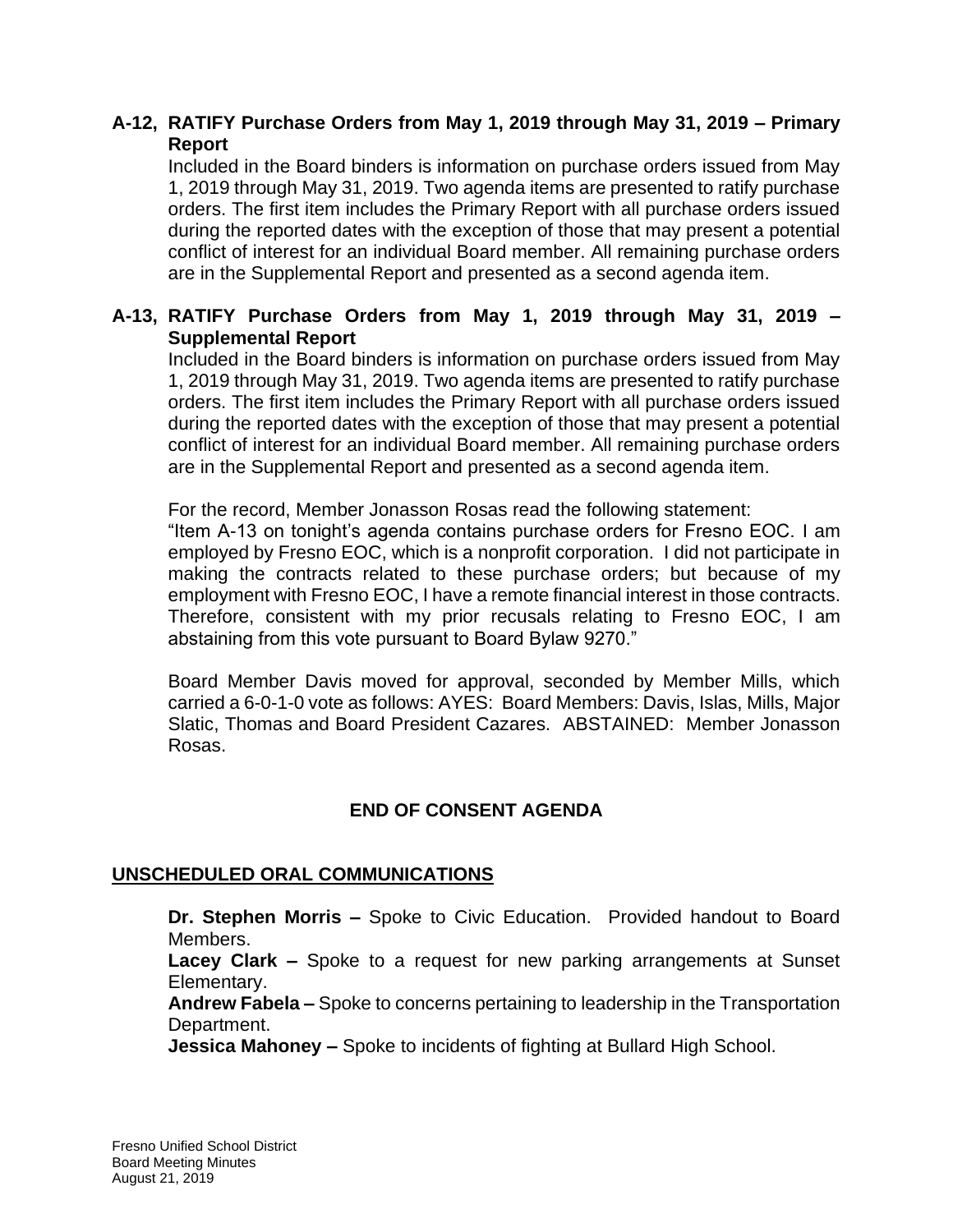### **B. CONFERENCE/DISCUSSION AGENDA**

### **B-14, OPPORTUNITY for PUBLIC DISCUSSION and RATIFICATION of the 2019- 2020 Tentative Agreement between Fresno Unified School District and California School Employees Association and its Chapter 125**

Tentative Agreement (TA) between Fresno Unified School District and California School Employees Association and its Chapter 125. In accordance with Government Code 3547, all major provisions of collective bargaining agreements are to be presented at a public meeting of the public-school employer before the employer enters into written agreement with an exclusive representative.

Board Member Jonasson Rosas moved for approval, seconded by Member Thomas, which carried a 7-0-0-0 vote as follows: AYES: Board Members: Davis, Islas, Jonasson Rosas, Mills, Major Slatic, Thomas and Board President Cazares.

#### **B-15, OPPORTUNITY for PUBLIC DISCUSSION and RATIFICATION of the 2019- 2022 Tentative Agreement between Fresno Unified School District and Fresno Teachers Association – Building Trades Professionals.**

Tentative Agreement between Fresno Unified School District and Fresno Teachers Association – Building Trades Professionals. In accordance with Government Code 3547, all major provisions of collective bargaining agreements are to be presented at a public meeting of the public-school employer before the employer enters into written agreement with an exclusive representative.

For the record, there were questions/comments from Board Members to address Agenda Item B-15. A summary is as follows: Is there an opportunity for a side letter for LVNs?

Board Member Mills moved for approval, seconded by Member Davis, which carried a 7-0-0-0 vote as follows: AYES: Board Members: Davis, Islas, Jonasson Rosas, Mills, Major Slatic, Thomas and Board President Cazares.

**B-16, DISCUSS and APPROVE Proposed Revisions for Existing Board Bylaws 9005 and 9130 and Adopt Two Proposed Board Bylaws Regarding Complaints Concerning Board Members and Censure Policy and Procedures** The Board will discuss and consider approving revisions to Board Bylaws 9005 and 9130 and adopting two proposed Board Bylaws Regarding Complaints Concerning Board Members and Censure Policy and Procedures. The Board Bylaw subcommittee will finalize the proposed revisions to the Bylaw on or before August 16, 2019.

For the record, there were questions/comments from Board Members to address Agenda Item B-16. A summary is as follows: Within next two weeks, Trustees are to provide David Chavez their requested revisions. Mr. Chavez will then prepare document with suggested revisions and provide for review to the Board Bylaw Subcommittee. Strongly suggested legal counsel be present at Board Meeting when item is discussed.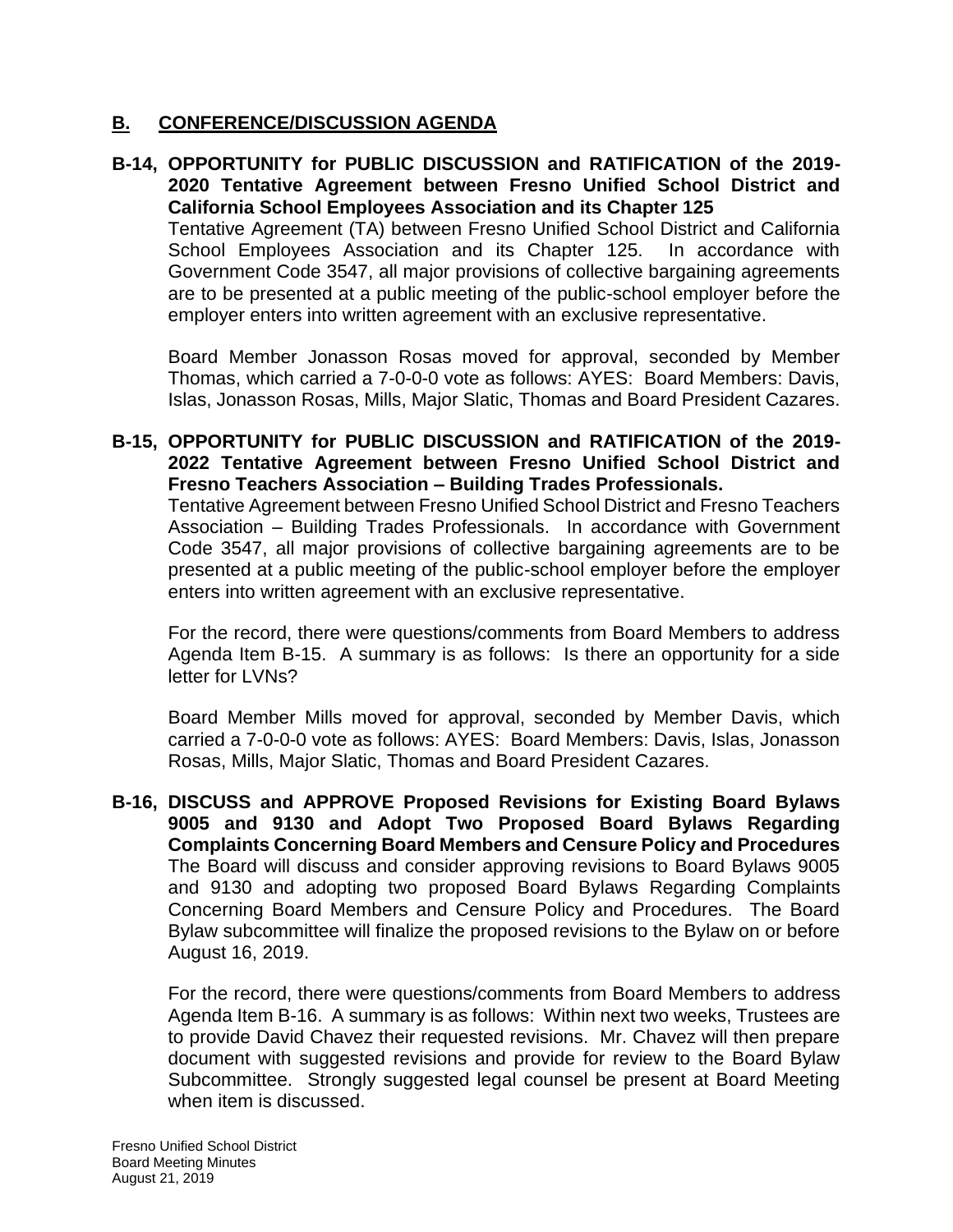Board Member Thomas moved to table Agenda Item B-16 to the September 18 Board Meeting, seconded by Member Jonasson Rosas, which carried a 7-0-0-0 vote as follows: AYES: Board Members: Davis, Islas, Jonasson Rosas, Mills, Major Slatic, Thomas and Board President Cazares.

#### **OPPORTUNITY for Public Comment on Conference/Discussion Agenda Item B-16**. **Andrew Fabella** – Spoke to the proposed Censure Policy and Procedures.

### **C. RECEIVE INFORMATION & REPORTS**

There were two items received by the Board as follows:

### **C-17,RECEIVE Fresno Unified School District's Fourth Quarterly Investment Report for Fiscal Year 2018/19**

Included in the Board binders is the fourth quarterly investment report for the period ending June 30, 2019. Board Policy 3430(a) requires the Superintendent, or designee, to supply the Board of Education with quarterly and annual reports on district investments. As of June 30, 2019, Fresno Unified School District is in compliance with Board Policy 3430(a) for investments.

### **C-18,RECEIVE Information Regarding the Issuance and Sale of 2019 General Obligation Refunding Bonds**

Adoption of a resolution will be recommended on September 4, 2019 to provide for the issuance and sale of 2019 General Obligation Refunding Bonds in the maximum principal amount of \$110 million to refinance the following outstanding general obligation bonds: General Obligation Bonds, Election of 2001, Series G.